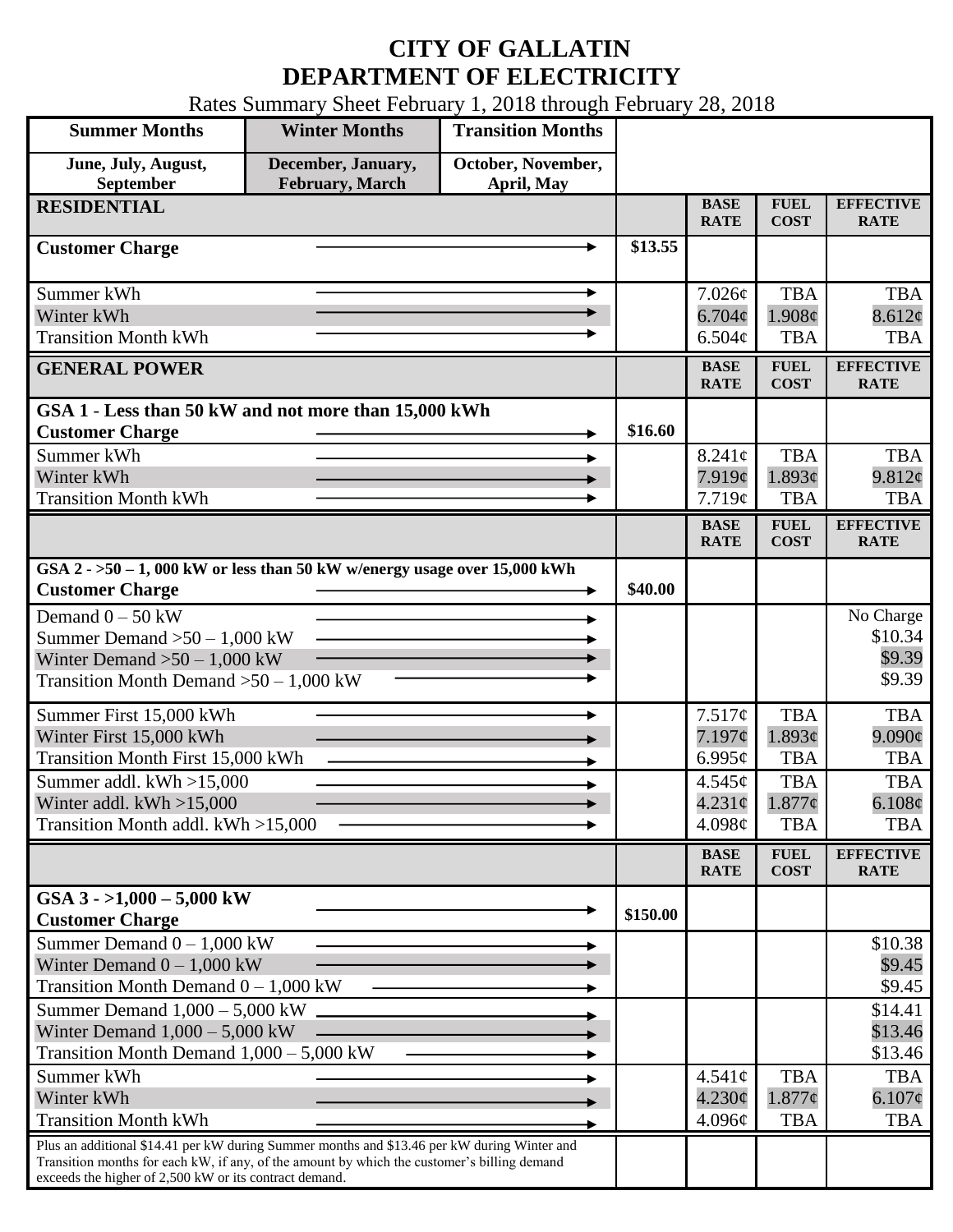| <b>Summer Months</b>                                                | <b>Winter Months</b>                             | <b>Transition Months</b> |         |                            |                            |                                 |
|---------------------------------------------------------------------|--------------------------------------------------|--------------------------|---------|----------------------------|----------------------------|---------------------------------|
| June, July, August,                                                 | December, January,                               | October, November,       |         |                            |                            |                                 |
| September                                                           | February, March                                  | April, May               |         |                            |                            |                                 |
| <b>GENERAL POWER CONTINUE</b>                                       |                                                  |                          |         | <b>BASE</b><br><b>RATE</b> | <b>FUEL</b><br><b>COST</b> | <b>EFFECTIVE</b><br><b>RATE</b> |
| GSB Demands from $5,001 - 15,000$ kW                                |                                                  |                          |         |                            |                            |                                 |
| <b>Customer Charge</b>                                              |                                                  |                          | \$1,500 |                            |                            |                                 |
| Onpeak Summer Demand 5,000 - 15,000 kW                              |                                                  |                          |         |                            |                            | \$10.61                         |
| Onpeak Winter Demand 5,000 - 15,000 kW                              |                                                  |                          |         |                            |                            | \$9.67                          |
|                                                                     | Onpeak Transition Month Demand 5,000 - 15,000 kW |                          |         |                            |                            | \$9.67                          |
| <b>Offpeak Excess of Contract Demand</b>                            |                                                  |                          |         |                            |                            |                                 |
| Summer                                                              |                                                  |                          |         |                            |                            | \$10.61                         |
| Winter                                                              |                                                  |                          |         |                            |                            | \$9.67                          |
| Transition                                                          |                                                  |                          |         |                            |                            | \$9.67                          |
| Max Demand                                                          |                                                  |                          |         |                            |                            | \$5.09                          |
| <b>Onpeak Summer kWh</b>                                            |                                                  |                          |         | 7.501¢                     | <b>TBA</b>                 | <b>TBA</b>                      |
| <b>Onpeak Winter kWh</b>                                            |                                                  |                          |         | 6.390¢                     | $1.847\phi$                | $8.237\phi$                     |
| <b>Onpeak Transition Month kWh</b>                                  |                                                  |                          |         | 5.036¢                     | <b>TBA</b>                 | <b>TBA</b>                      |
| Offpeak Summer kWh First 200 HUD                                    |                                                  |                          |         | 5.066¢                     | <b>TBA</b>                 | <b>TBA</b>                      |
| Offpeak Summer kWh Next 200 HUD                                     |                                                  |                          |         | 0.542¢                     | <b>TBA</b>                 | <b>TBA</b>                      |
| <b>Additional HUD</b>                                               |                                                  |                          |         | 0.208¢                     | <b>TBA</b>                 | <b>TBA</b>                      |
| Offpeak Winter kWh First 200 HUD                                    |                                                  |                          |         | 5.282¢                     | $1.847\phi$                | $7.129\mathcal{C}$              |
| Offpeak Winter kWh Next 200 HUD                                     |                                                  |                          |         | $0.542\mathcal{C}$         | 1.847c                     | $2.389\mathcal{C}$              |
| <b>Additional HUD</b>                                               |                                                  |                          |         | $0.208\phi$                | $1.847\phi$                | $2.055\phi$                     |
| Offpeak Transition kWh First 200 HUD                                |                                                  |                          |         | 5.036¢<br>0.542¢           | <b>TBA</b><br><b>TBA</b>   | <b>TBA</b><br><b>TBA</b>        |
| Offpeak Transition kWh Next 200 HUD<br><b>Additional HUD</b>        |                                                  |                          |         | 0.208c                     | <b>TBA</b>                 | <b>TBA</b>                      |
|                                                                     |                                                  |                          |         | <b>BASE</b>                | <b>FUEL</b>                | <b>EFFECTIVE</b>                |
|                                                                     |                                                  |                          |         | <b>RATE</b>                | <b>COST</b>                | <b>RATE</b>                     |
| MSB Demands greater than 5,000 kW                                   |                                                  |                          |         |                            |                            |                                 |
| <b>Customer Charge</b>                                              |                                                  |                          | \$1,500 |                            |                            |                                 |
| Onpeak Summer Demand > 5,000                                        |                                                  |                          |         |                            |                            | \$9.97                          |
| Onpeak Winter Demand > 5,000                                        |                                                  |                          |         |                            |                            | \$9.04                          |
| Onpeak Transition Month Demand > 5,000 -                            |                                                  |                          |         |                            |                            | \$9.04                          |
| Max Demand                                                          |                                                  |                          |         |                            |                            | \$2.18                          |
| <b>Offpeak Excess of Contract Demand</b>                            |                                                  |                          |         |                            |                            |                                 |
| Summer                                                              |                                                  |                          |         |                            |                            | \$9.97                          |
| Winter                                                              |                                                  |                          |         |                            |                            | \$9.04                          |
| Transition                                                          |                                                  |                          |         |                            |                            | \$9.04                          |
| <b>Onpeak Summer kWh</b>                                            |                                                  |                          |         | 5.618 $\phi$               | <b>TBA</b>                 | <b>TBA</b>                      |
| <b>Onpeak Winter kWh</b><br><b>Onpeak Transition Month kWh</b>      |                                                  |                          |         | $4.508\phi$<br>3.487¢      | $1.847\phi$<br><b>TBA</b>  | $6.355\phi$<br><b>TBA</b>       |
|                                                                     |                                                  |                          |         | 3.184¢                     | <b>TBA</b>                 | <b>TBA</b>                      |
| Offpeak Summer kWh First 200 HUD<br>Offpeak Summer kWh Next 200 HUD |                                                  |                          |         | $0.292\ell$                | <b>TBA</b>                 | <b>TBA</b>                      |
| <b>Additional HUD</b>                                               |                                                  |                          |         | $0.044\phi$                | <b>TBA</b>                 | <b>TBA</b>                      |
| Offpeak Winter kWh First 200 HUD                                    |                                                  |                          |         | 3.403¢                     | 1.847¢                     | $5.250\epsilon$                 |
| Offpeak Winter kWh Next 200 HUD                                     |                                                  |                          |         | $0.292\ell$                | $1.847\phi$                | 2.139¢                          |
| <b>Additional HUD</b>                                               |                                                  |                          |         | $0.044\phi$                | $1.847\phi$                | $1.891\phi$                     |
| Offpeak Transition kWh First 200 HUD                                |                                                  |                          |         | 3.487¢                     | <b>TBA</b>                 | <b>TBA</b>                      |
| Offpeak Transition kWh Next 200 HUD                                 |                                                  |                          |         | $0.292\ell$                | <b>TBA</b>                 | <b>TBA</b>                      |
| <b>Additional HUD</b>                                               |                                                  |                          |         | $0.044\phi$                | <b>TBA</b>                 | TBA                             |

## **Page 2 - Rates Summary Sheet February 1, 2018 through February 28, 2018**